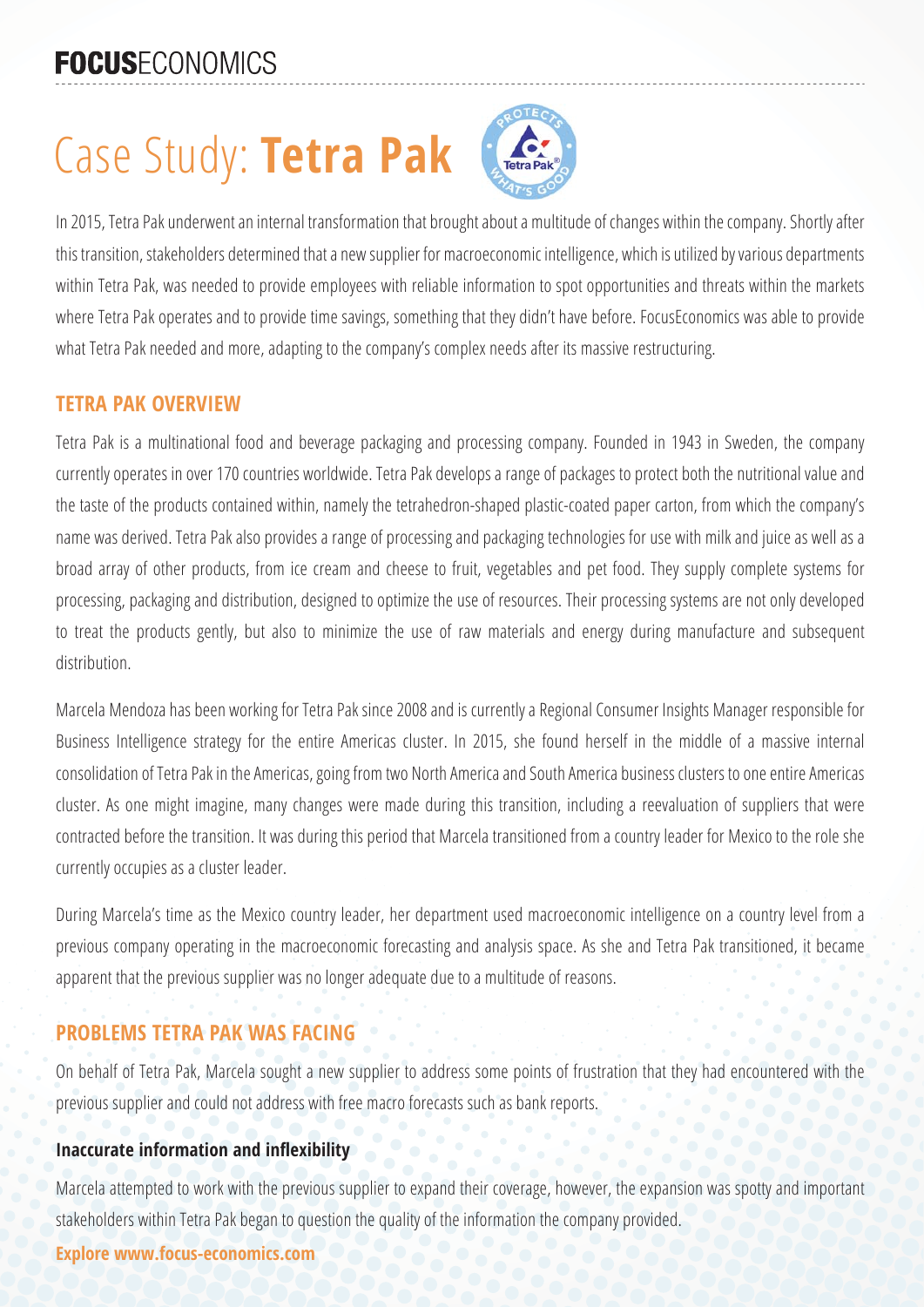## **FOCUSECONOMICS**

"FocusEconomics works with different panelists, which provides much greater accuracy than working with only one"

#### **Marcela Mendoza**,

Regional Consumer Insights Manager responsible for Business Intelligence strategy for the entire Americas cluster.

#### **Depth of coverage**

Before working with FocusEconomics, Marcela found that the depth of coverage offered from other suppliers for smaller countries in the Americas, especially Central America and the Caribbean, was lacking, whether it came from a private company or from official country sources.

#### **Time constraints**

After the restructuring, cluster leaders were responsible for a vast geographical area. It became essential for each cluster leader to be aware of the economic developments across the Americas, however, because of the demanding nature of the positions held by each cluster leader, spending time to research and digest complex economic intelligence was just not possible.

#### **Uniformity**

Not only was time a factor for many within the organization, but with a newly restructured cluster of countries stretching from Canada in the north all way down the Argentina in the South, uniformity with regard to macroeconomic analysis was needed to keep the entire cluster on the same page in order to facilitate day-to-day operations as well as managing the overall strategy of the firm across the cluster.

#### **TETRA PAK FINDS THE SOLUTION WITH FOCUSECONOMICS**

After making the decision to part ways with the former supplier, Marcela found FocusEconomics, which was able to provide solutions to the frustrations she had. Marcela subscribed to FocusEconomics Consensus Forecast reports on Latin America and Central America & the Caribbean.

The methodology by which FocusEconomics calculates its forecasts was one of the prominent aspects of FocusEconomics' reports that persuaded Marcela to make the switch. FocusEconomics compiles forecasts from over 900 different sources to provide a Consensus Forecast, which studies have shown to be the most accurate forecast available, consistently beating out the single-source forecast.

Along with the reliability that the Consensus Forecast provides, the depth of coverage of the reports is also key in Marcela's decision to switch. 23 countries in the Americas are covered in the FocusEconomics Consensus Forecast reports for Latin America. Most importantly, many of the smaller countries in the Americas cluster are covered extensively. FocusEconomics has an entire report dedicated to Central America and the Caribbean, which covers 12 notoriously underreported countries in the region. The 12 countries in that report are presented with the same amount of data and breadth of coverage as the larger economies in Latin America.